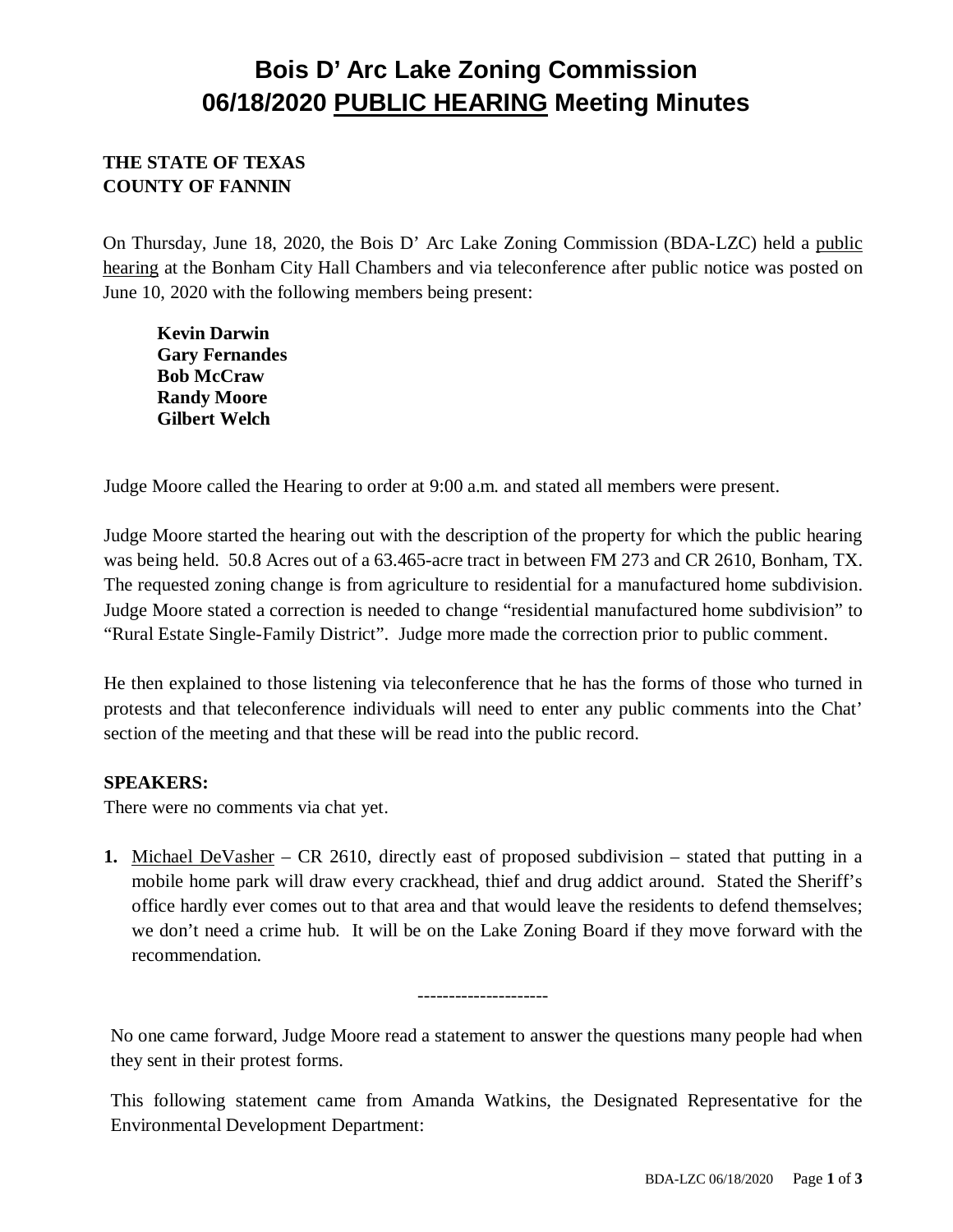## June 17, 2020

GOOD MORNING, MY NAME IS AMANDA WATKINS – I AM THE DESIGATED REPRESENTATIVE FOR FANNIN COUNTY. THIS MEANS I HAVE BEEN TRAINED AND LICENSED BY THE STATE TO REGULATE THE SEPTIC SYSTEMS IN OUR COUNTY. MY LICENSE NUMBER IS #OS0035073.

I'D LIKE TO ADDRESS THE CONCERNS PRESENTED TO ME REGARDING THE ZONING CHANGES.

- WILL SEPTIC SYSTEMS CARRY THE LOAD WITH A ONE-ACRE PLOT, OR SHOULD THE MINIMUM BE TWO ACRES?
	- o THE TEXAS COMMISSION ON ENVIRONMENTAL QUALITY OUTLINES MANY REGULATIONS REGARDING THE USE OF ON-SITE SEPTIC SYSTEMS. CHAPTER 285 OUTLINES ALL THE RULES AND REGULATIONS THAT ARE TO BE FOLLOWED BY ALL PERSONS IN THE STATE. THE STATE OF TEXAS STATES THAT THE MINIMUM ACREAGE LOT FOR A SEPTIC SYSTEM IS ½ ACRE.
	- o IN 2008 MARY BLOODSWORTH, FANNIN COUNTY'S DR PROPOSED FURTHER REGULATIONS TO THE COMMISSIONERS COURT AND TCEQ. IN THE CHANGES PROPOSED – WAS AN INCREASE FROM ½ ACRE STATE MINIMUM TO A 1 ACRE MINIMUM. THIS ORDER WAS APPROVED BY TCEQ AND BY OUR COMMISSIONERS COURT.
	- o SEPTIC SYSTEMS ARE DESIGNED BASED ON THE SIZE OF THE HOME, WATER USAGE AND PEOPLE LIVING IN THE HOME. THESE FACTORS DETERMINE THE SYSTEM SIZE AS OUTLINED BY THE STATE.
- WOULD A CENTRALIZED SEWAGE TREATMENT PLANT BE ENVIRONMENTALLY BETTER, AS PROPOSED IN THE JUNE 2017 CONTRACT, WITH ATTACHMENTS BETWEEN FANNIN COUNTY, AND NTMWD?
	- o TCEQ STRICTLY REGULATES WHICH TYPE OF SYSTEMS ARE ALLOWED TO TREAT WASTEWATER GENERATED IN A RESIDENTIAL HOME.
	- o EACH SEPTIC SYSTEM MUST BE APPROVED BY THE STATE PRIOR TO USE. THEREFORE EACH NEW SYSTEM EFFECTIVELY TREATS WASTE TO STATE STANDARDS.
	- o A WASTEWATER TREATMENT FACILITY IS NOT AVAILABLE AT THIS PROPOSED LOCATION. IN THE ABSENCE OF A TREATMENT PLANT – THE STATE AUTHORIZES THE USE OF OSSF'S OR ON-SITE SEWAGE FACILITY. IN ESSENCE, OSSF'S OR SEPTIC SYSTEMS ARE AN INDIVUALIZED TREATMENT PLANT – PROVIDING CONCISE AND EFFECTIVE TREATMENT TO WASTE BEFORE IT IS DISTRUBTED TO THE LAND.
- WILL THE NUMBER OF PROPOSED SEPTIC SYSTEMS OVERLOAD THE CREEK ON THE NORTHERN BOUNDARY OF THE DEVELOPMENT, WHICH DRAINS INTO THE BOIS'DARC LAKE?
	- o NO. EACH OSSF GOES THROUGH A RIGOROUS PERMITTING PROCESS. EACH PROPOSED SYSTEM MUST INCLUDE SUPPORTING DOCUMENTS THAT PROVES THE LAWS ARE FOLLOWED.
	- o FOR EXAMPLE EACH PERMIT REQUIRES A SITE AND SOIL EVALUATION ALONG WITH A DESIGN. THESE SSD'S ARE CONDUCTED BY EITHER A REGISTERED SANATARIAN, OR A PROFESSIONAL ENGINEER. REGISTERED SANATARIANS UNDERGO THOROUGH AND INTENSE TRAINING AND LICENSING TO ENSURE THE STATE LAWS ARE FOLLOWED WITH ZERO ROOM FOR ERROR.
	- o TCEQ OUTLINES STRICT BOUNDARIES FOR THE DISCHARGE OF TREATED EFFLUENT. THIS MEANS THAT NO WATERWAYS SHALL BE CONTAMINATED IN ANY MATTER. FURTHERMORE – ANY SYSTEM THAT DRAINS INTO A WATERWAY BE IT LAKE OR CREEK IS ILLEGAL AND SHALL BE REPORTED IMMEDIATELY.